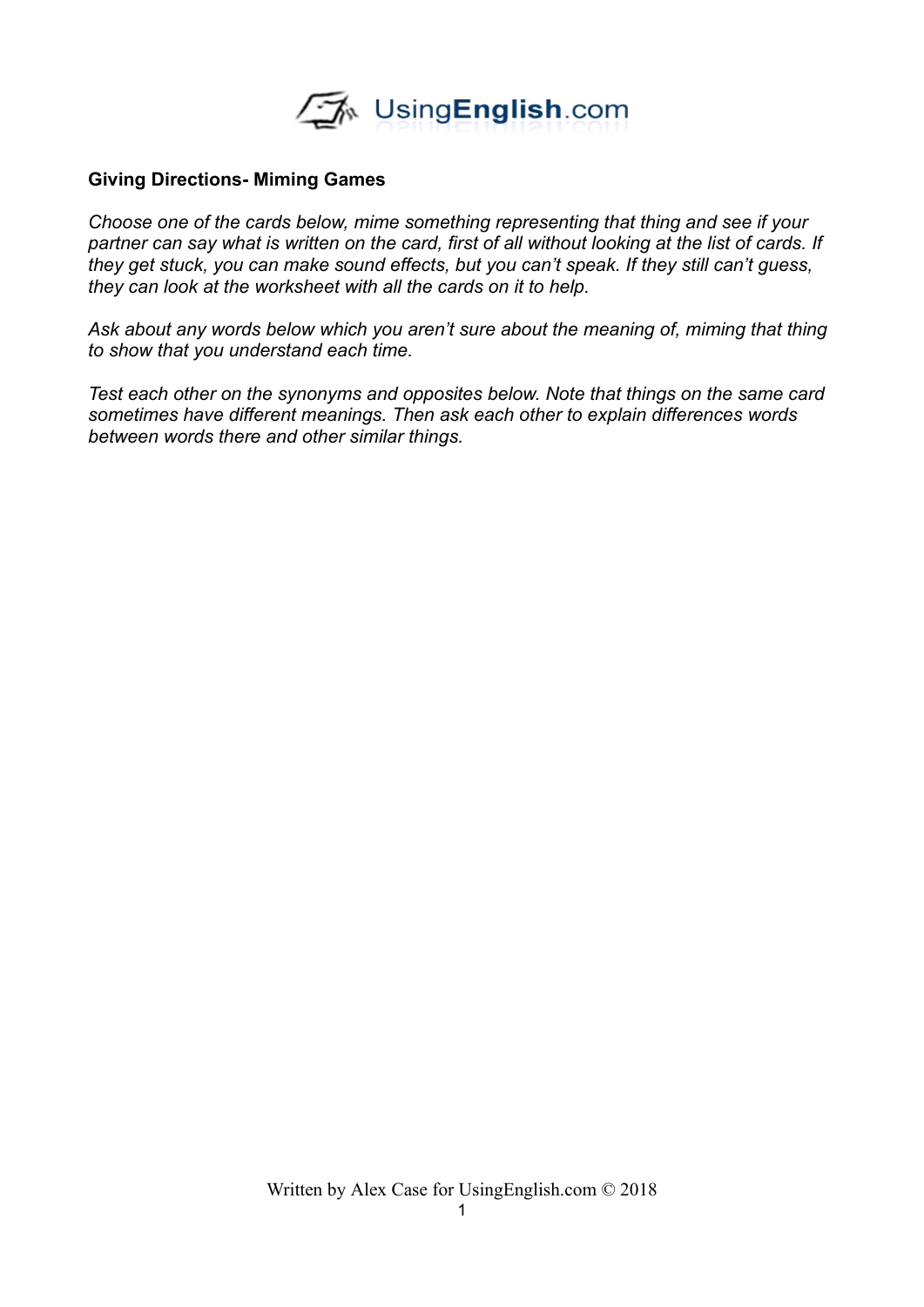

# **Ones with opposites**

| in front of              | below/ under/ beneath                          | (head/go) towards                                         |
|--------------------------|------------------------------------------------|-----------------------------------------------------------|
| behind/ in back of       | above/over                                     | (head/ go) away (from)                                    |
| It's $in(side)$ .        | turn right/ hang a right/ take<br>a right turn | on your right/ to your right/<br>on the right (hand side) |
| It's outside.            | turn left/ hang a left/ take a<br>left turn    | on your left/ to your left/ on<br>the left (hand side)    |
| clockwise                | turn right and right again                     | (go) downstairs                                           |
| anti-/ counter-clockwise | turn left and left again                       | (go) upstairs                                             |
| far from                 | cross the road/across the<br>road              | go straight (on/ ahead)                                   |

# **Ones with synonyms**

| next to/ by/ beside                               | take the lift/ take the<br>elevator        | stoplights/ traffic lights/<br>traffic signals       |
|---------------------------------------------------|--------------------------------------------|------------------------------------------------------|
| take the second (turning on<br>your) right        | go past/ pass                              | $(qo)$ round/ around                                 |
| (T) junction/ intersection/<br>crossroads         | subway/ The Tube/<br>underground (railway) | liquor shop/ off license/ offie                      |
| chemist's/ pharmacy                               | petrol station/ gas station                | car park/ parking lot                                |
| crosswalk/ pedestrian<br>crossing/ zebra crossing | phone box/ public phone/<br>phone booth    | ATM/ cashpoint/ cash<br>machine                      |
| buzzer/ intercom                                  | (public) toilet/ bathroom/<br>restroom     | Could you say that again?/<br>Could you repeat that? |
| Pardon?/ Sorry, I didn't<br>catch that.           | Excuse me?/ Sorry to<br>disturb you.       | near (to)/ close (to)/ in the<br>vicinity (of)       |
|                                                   |                                            | It takes 5 minutes/ It's 5                           |

Written by Alex Case for UsingEnglish.com © 2018